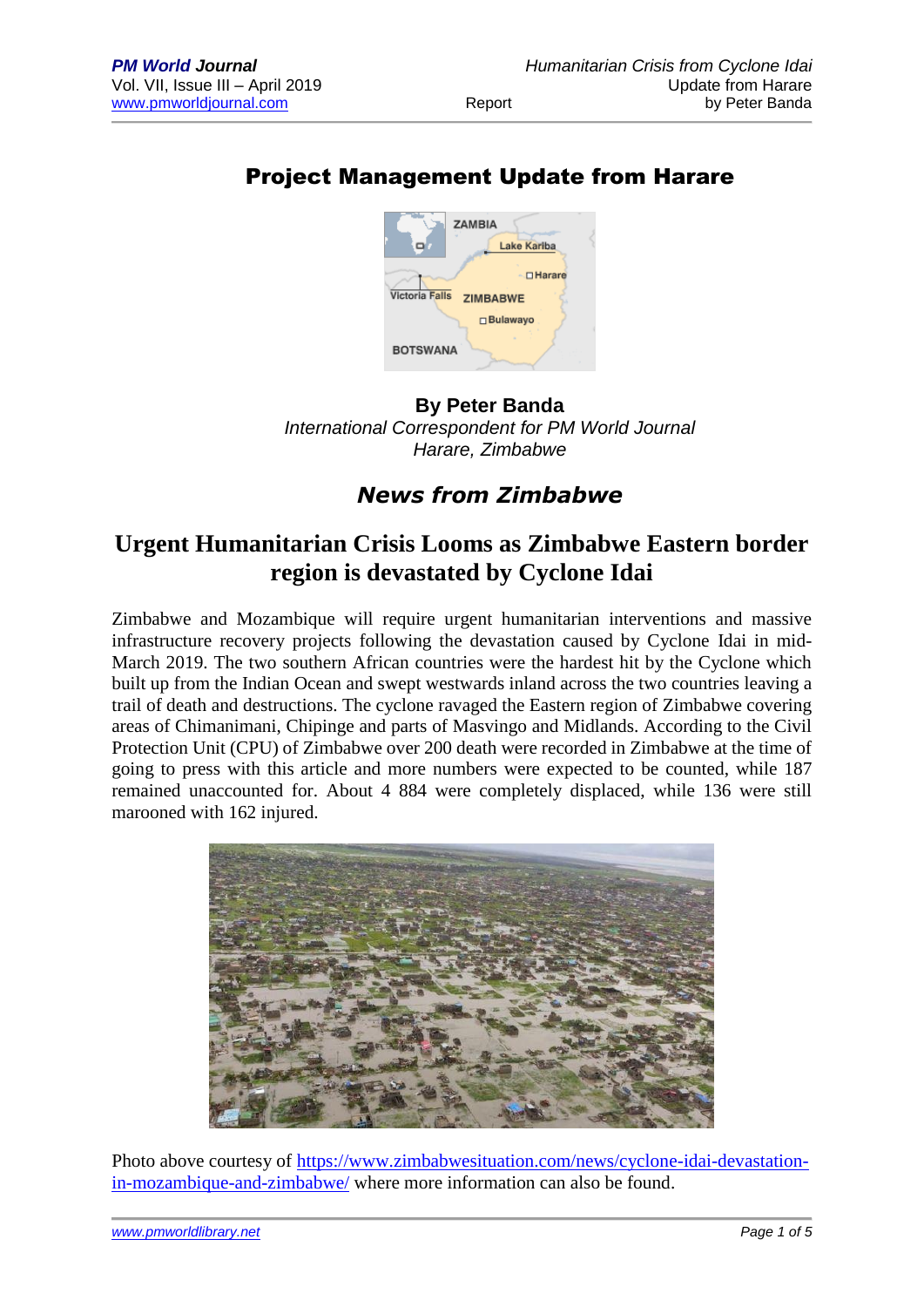

Photo above: washed away bridge along Umvumvu river in Chimanimani, Zimbabwe on March 18, 2019 (Reuters), courtesy of Dhaka Tribune at [https://www.dhakatribune.com/world/2019/03/19/at-least-157-dead-in-zimbabwe](https://www.dhakatribune.com/world/2019/03/19/at-least-157-dead-in-zimbabwe-mozambique-as-cyclone-idai-leaves-trail-of-destruction)[mozambique-as-cyclone-idai-leaves-trail-of-destruction](https://www.dhakatribune.com/world/2019/03/19/at-least-157-dead-in-zimbabwe-mozambique-as-cyclone-idai-leaves-trail-of-destruction)

Zimbabwe President Emmerson Mnangagwa had already declared 2 days of national mourning of the victims of the disaster on 23 and 24 March 2019.

A proper assessment has not yet been undertaken due to access challenges. The domestic and international appeal document for assistance is being finalised and is scheduled to be launched on Tuesday 26 March 2019. Access to the affected areas has improved following the clearing of road from Chipinge to Chimanimani Town. Weather condition has also improved despite some intermittent rainfall episodes in the affected areas. Search and rescue efforts are underway, albeit difficult conditions," said CPU in a statement.

At least eight districts have been affected, with Chimanimani recording the highest number of deaths which stood at 129, while Chipinge had six and Masvingo Province registering five deaths. Mutare rural witnessed four deaths, while Makoni and Buhera registered one death apiece. On infrastructure, at least 18 water points had been affected, while 10 bridges bore the effects of the cyclone, with 48 schools affected.

"At least 95 percent of the road networks in the affected areas were damaged. Priority is to save lives first. Operations are underway in Kopa and Rusitu areas of Chimanimani. Efforts are being made to recover mudslide and rubble covered bodies, however the process is slow," said the CPU.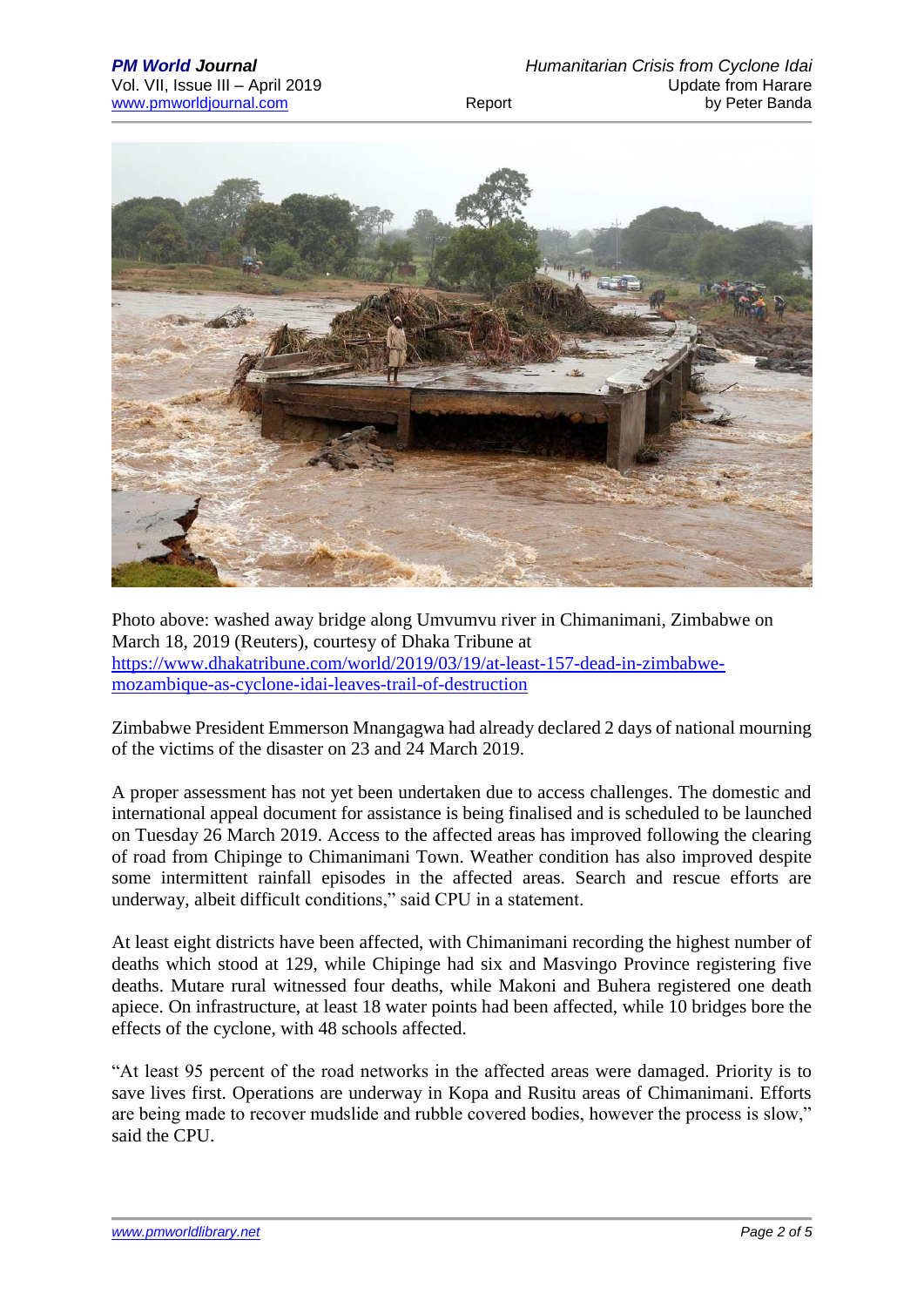"Only positively identified bodies are ferried by helicopters for burial by relatives, 18 unidentified bodies are yet to be buried but are now in a decomposing state. Vhimba area in Chimanimani still to be reached."

CPU said all necessary efforts were are being made to make the link roads to the affected areas trafficable as a total of 66 patients had been airlifted to medical centres.

"There is a total of 40 doctors drawn from PSMI, Zimbabwe Medical Association, ZRP and the army and these have been deployed to Chipinge Hospital, Skyline and others are in the field. 36 classrooms were damaged and require repairing, 160 squat holes were flooded, 25 teachers houses had their roofs blown off, 3 teachers are missing, Charles Lwanga is the only school that was closed," added the CPU.

"Through Government-sponsored programmes, support the rebuilding of stronger and more durable structures of shelter for our rural communities, starting with families in susceptible areas. Our whole approach to built environments just has to change in light of experiences of this deadly cyclone."

The department said Government will embark on comprehensive disaster mapping for the whole country, rework the national disaster management plan to make sure the country was better prepared for disasters in future.

Plans were also afoot to build a National Disaster Fund which would finance programmes and projects meant to fortify communities against future disasters.

"In all these measures, Government will proceed by way of broad consultations at all levels, and with all citizens to ensure there is consensus. For when all is said and done, a good disaster plan is one that enlists the support and involvement of communities," said the CPU.

Zimbabwe Information, Publicity and Broadcasting Services Minister Monica Mutsvangwa said the declaration by the President of the two days of national mourning was timely, right and proper.

"Two day mourning has been declared by President Mnangagwa – mourning in respect of those who perished in the disaster. A solemn occasion where Zimbabweans as a total nation can bring their mind to focus on an unprecedented natural calamity never experienced in a time of peace. The outpouring grief for the deceased and sympathy for the suffering victims has elicited that spirit of togetherness and unity on all the populace. There is palpable feeling from empathy as Zimbabweans all identify as one in bereavement, pain and suffering," she said.

Minister Mutsvangwa said Cyclone Idai had turned out to be "an occassion to search deep down and bring the finest attributes of the spirit of being Zimbabwe".

"It is timely, right and proper that President E.D Mnangagwa had fittingly captured the mood of the terrible time and brought Zimbabweans together as one in the two day mourning period. Not only are we supplying much needed material relief to the victims, we are going further to deliver our soul and mind to our fellow compatriots in Chimanimani-Chipinge environs and even beyond to equally stricken brothers and sisters in Mozambique and Malawi," added Minister Mutsvangwa in a statement.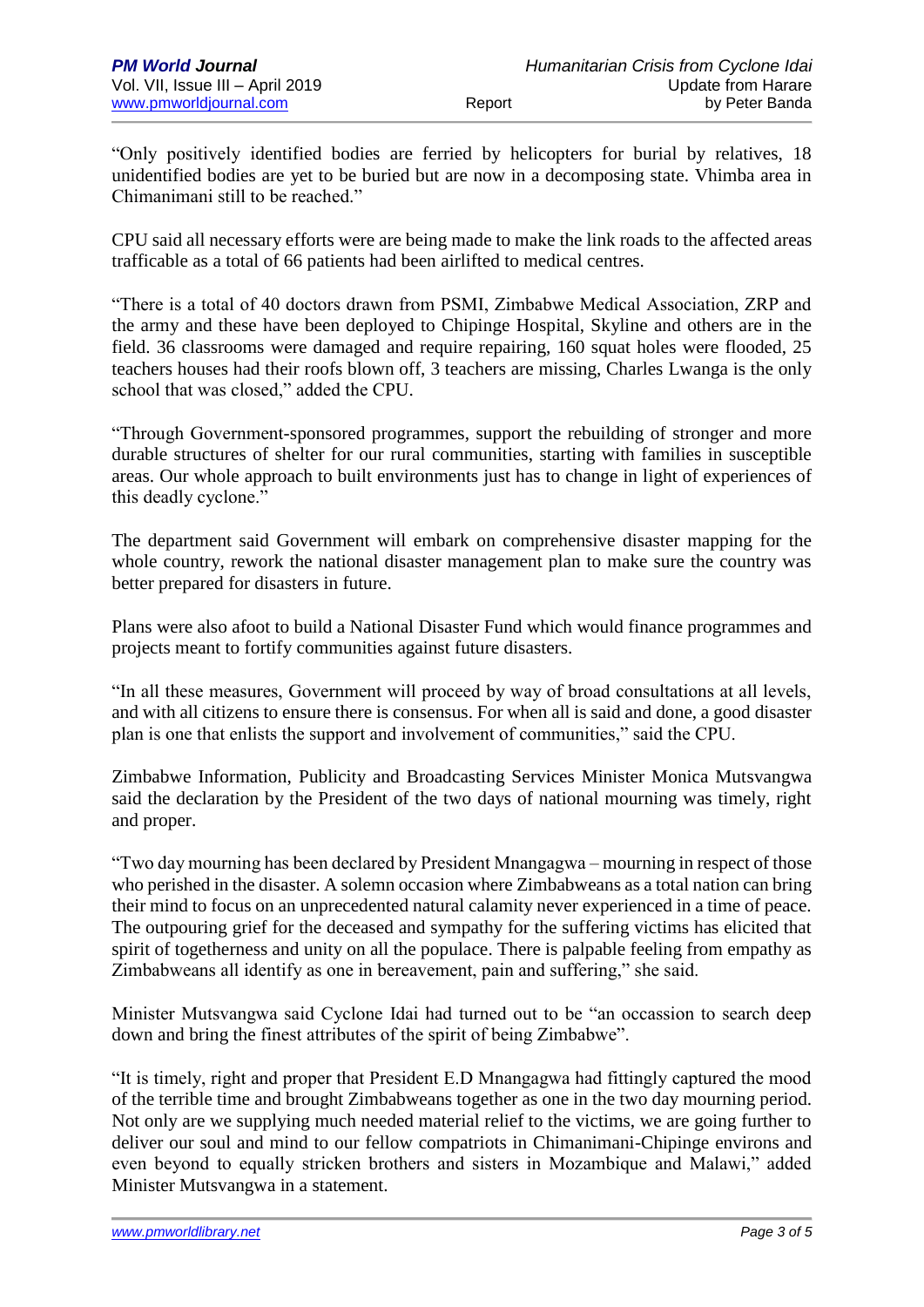When he declared the national days of mourning, President Mnangagwa implored the nation to spare a thought for those still grieving.

"We expect all our citizens, both individually and collectively, and in different ways which are informed by their faiths, beliefs and cultures, to remember all our dear departed by way of prayers and in whatever other forms and practices," said President Mnangagwa.



**Project Management Zimbabwe** The Centre for Project Management excellence!